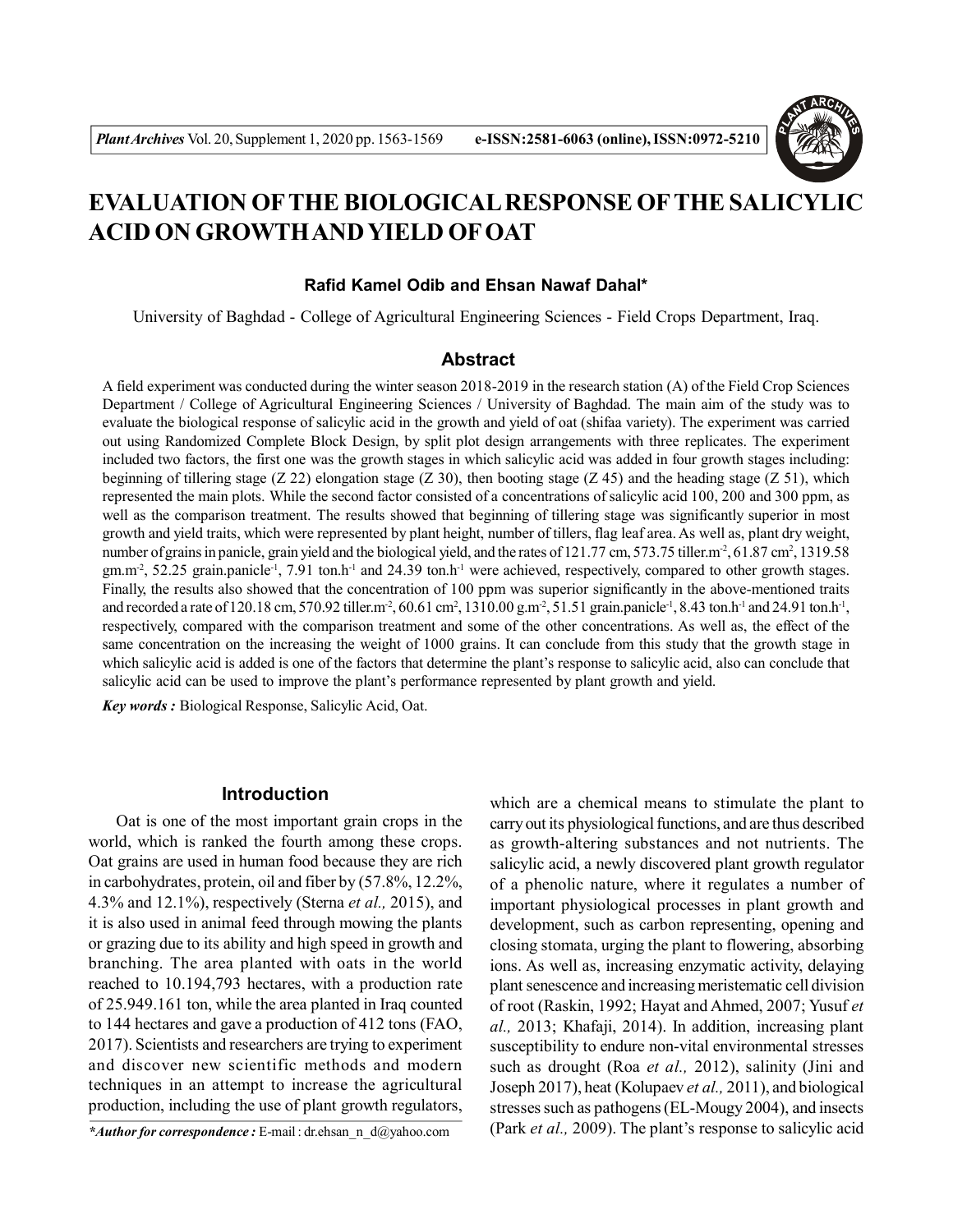depends on the growth stage in which it is added and the concentration used. Therefore, the optimal growth stage must be chosen to add the acid, as the plant goes through sequential growth stages at which the size of the shoot and root, number of tillers, number of spikes, number of grains and their size are determined. Thus, the addition of acid in a certain growth stage gives positive results compared to the addition in other growth stages (Hussein, 2015). Finally, this study was carried out with the aim of determining the best growth stage for the addition of salicylic acid and the optimum concentration and their effect on the growth and yield of oat.

# **Materials and Methods**

A field experiment was conducted during the winter season 2018-2019 in the research station (A) of the Field Crop Sciences Department / College of Agricultural Engineering Sciences / University of Baghdad. The main aim of the study was to evaluate the biological response of salicylic acid in the growth and yield of oat grains, where the experiment was carried out using Randomized Complete Block Design (RCBD), by split plot design arrangements with three replicates. The experiment included two factors, the first one was the growth stages in which salicylic acid was added in four growth stages according to Zadoks scale: start of tillering stage (Z 22) and the elongation stage  $(Z\ 30)$ , then booting stage  $(Z\ 30)$ 45) and the heading stage (Z 51), which represented the main plots. While the second factor consisted of a concentrations of salicylic acid 100, 200 and 300 ppm, as well as the comparison treatment, which represented subplots. Salicylic acid concentrations used in the experiment were prepared in the laboratory of graduate studies of the College of Agricultural Engineering Sciences / University of Baghdad by adding 0.1, 0.2 and 0.3 g of salicylic acid powder to the distilled water and then completing the volume to the liter. The salicylic acid used in the study is a white powder whose chemical formula is  $C_7H_6O_3$  with a low water solubility and its density is  $1.443$  g.cm<sup>-3</sup>, boiling degree  $484^\circ$  and its PH is 2.4. Salicylic acid was sprayed at its four concentrations on the plants according to the growth stages mentioned above, the plants were sprayed till full wet, while the plants of comparison treatment were sprayed with distilled water only, and other materials have been used to reduce surface tension. The experiment land was divided after soil service operations, according to the recommendations on three replicates, each replicate consisted of 12 experimental units, where the area of the experimental unit was 4 m<sup>2</sup> with a dimension of  $2m \times 2m$ . The experimental unit contained 8 cultivation lines, and the distance between one line and another was 25 cm. Oat seeds were planted (shifaa variety) approved by the Ministry of Agriculture on 29/11/2018 with seeding rates of 120kg.h<sup>-1</sup>. Finally, triple super phosphate fertilizer ( $P_2O_5$ )  $46\%$ ) was added at a rate of 100 kg.h<sup>-1</sup> at tillage stage, and the urea fertilizer at a rate of  $110 \text{ kg N}$ .h<sup>-1</sup> was added in four batches. The first batch at planting, the second at start of tillering stage and the third at start of elongation and the fourth at the flowering stage. Soil and crop service operations were carried out according to the recommendations, where the growth traits at flowering stage were measured approximately 100%, and the yield traits and its components were measured when plants reached full maturity on 3/5/2019. The significance was calculated by comparing the averages using the least significant difference (L.S.D) at a significant level 0.05 (Steel and Torrie, 1980). Furthermore, field soil samples were taken from different sites before starting the soil service operations randomly at a depth of 30 cm, and then collected together and one sample was taken for the purpose of measuring the physical and chemical properties of the soil as shown in (Table 1).

**Table1:** Some physical and chemical properties of the field soil.

| <b>Property</b>            |      | Unit              | <b>Value</b> |
|----------------------------|------|-------------------|--------------|
| PH value                   |      |                   | 7.5          |
| Electrical Conductivity EC |      | $Ds.m-1$          | 3.5          |
| Organic matter OM          |      | $g_{\cdot}k^{-1}$ | 0.61         |
| Lime CaCo <sub>3</sub>     |      |                   | 34.1         |
| Ca                         |      | $Meq.L^{-1}$      | 11.11        |
| а                          |      |                   | 14.98        |
| Available Nitrogen         |      | $Mg^{-1}$         | 2.2          |
| Available Phosphorus       |      |                   | 4.98         |
| Available Potassium        |      |                   | 85.2         |
| Soil separators            | Clay | $\frac{0}{0}$     | 20.08        |
|                            | Silt |                   | 30           |
|                            | Sand |                   | 49.2         |
| Soil texture               |      |                   | Loamy        |

# **Results and Discussion**

#### **Plant height (cm)**

The variance analysis results showed that there was a significant difference between the growth stages in which salicylic acid was added in the plant height trait. As the growth stage of  $(Z 22)$  was significantly superior and achieved the highest average plant height of 121.77 cm compared to other growth stages, while the treatment of acid addition in the  $(Z 45)$  recorded the a lowest average for this trait was 115.24 cm as shown in (Table 2). This result was consistent with (Hussein 2015) findings, that there was an increasing in plant height when adding growth regulators, including salicylic acid at beginning of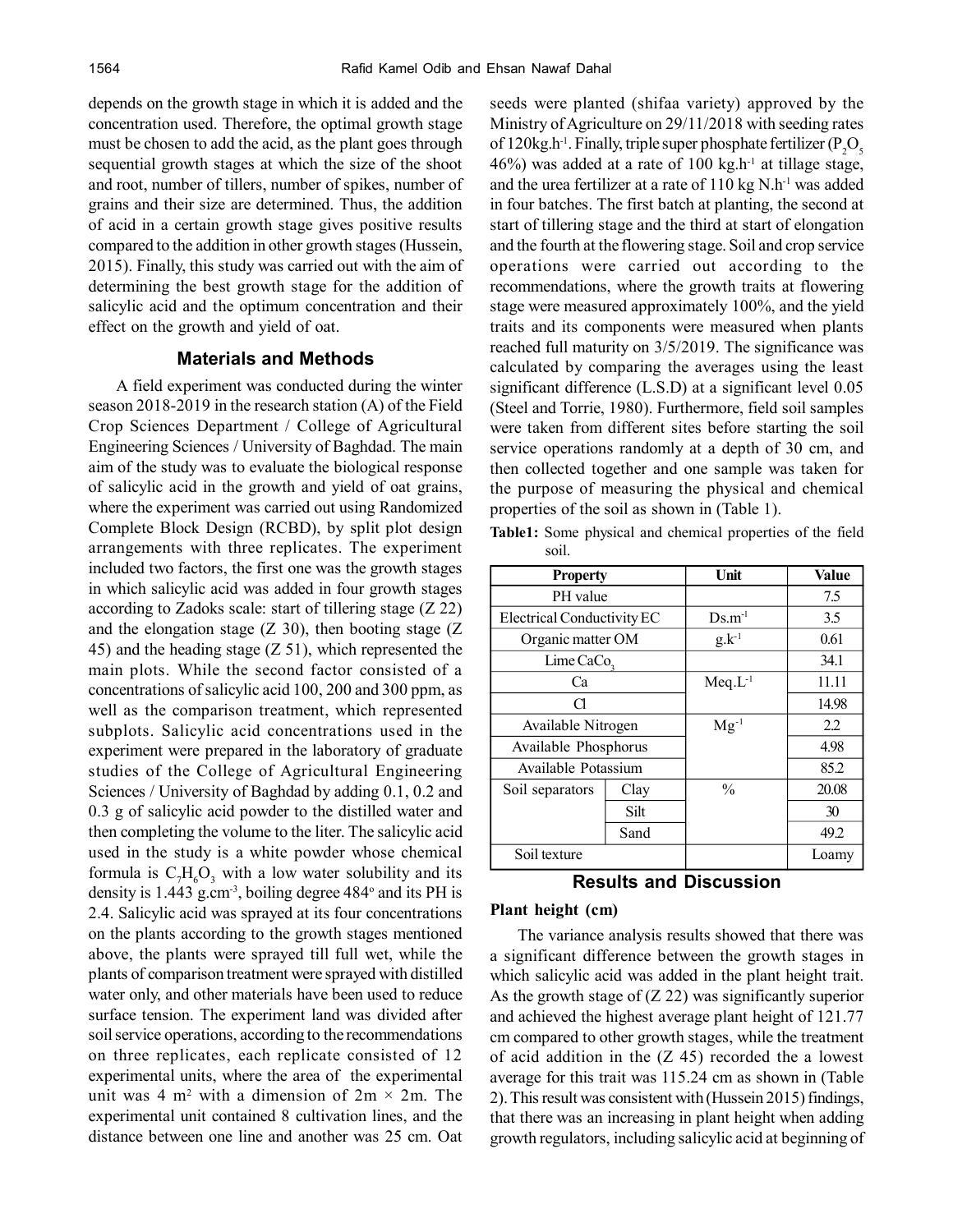tillering stage. The addition of acid at an early stage allows the plant to benefit from one or more of physiological acid effects. The same table revealed that there is a significant difference in plant height to the effect of salicylic acid, the concentration of 100 ppm achieved the highest average plant height of 120.18 cm, which was not significantly different from the concentration of 200 ppm, and while the comparison treatment recorded the lowest average for this trait by 114.43 cm. This was consistent with (Azimi *et al.,* 2013) findings, which indicated that the external addition of salicylic acid increases the plant height. Moreover, spraying the plants with salicylic acid has positively effected in increase of its content from oxygen and gibberellin, which was reflected in an increase the plant height (Khan *et al.,* 2010). In addition, that spraying the plants with salicylic acid affects to increasing the division of meristematic tissue cells of root cells and thus increasing the absorption of water and what it contains of nutrients it, which positively reflects the increase of the plant's height (Hayat and Ahmed, 2007). As well as, a significant interaction between the growth stages in which the acid and concentrations were added, begining of tillering stage and a concentration of 100 ppm was superior by giving the highest average of the trait reached 129.23 cm compared to the lowest average of 112.77 cm at booting stage (Z 45) and for the same concentration.

| Salicylic acid |        |        | Average |        |        |
|----------------|--------|--------|---------|--------|--------|
| concentrations | Z 22   | Z30    | Z45     | Z51    |        |
| 0              | 114.30 | 113.30 | 115.60  | 114.50 | 114.43 |
| 100            | 129.23 | 119.20 | 112.77  | 119.53 | 120.18 |
| 200            | 123.83 | 117.00 | 114.23  | 117.87 | 118.23 |
| 300            | 119.70 | 116.27 | 118.37  | 114.90 | 117.31 |
| $L.S.D 5\%$    |        |        | 4.54    |        | LSD 5% |
| Average        | 121.77 | 116.44 | 115.24  | 116.70 |        |
| $L.S.D 5 \%$   |        |        | 4.09    |        | 2.27   |

**Table 2:** Effect of growth stages, salicylic acid concentrations, and their interaction on plant height (cm).

#### **Number of tillers (tiller.m-2)**

The variance analysis results in table 3 results showed that there was a significant difference in the number of tillers by the effect of growth stages to add acid. As the (Z 22) stage was significantly superior and achieved the highest average amounted to 573.75 tiller.m<sup>-2</sup> compared to the  $(Z 45)$  and  $(Z 51)$  stages only, while the growth stage (Z 51) recorded the lowest average of 553.25 tiller.m<sup>-2</sup> which did not significantly different from the  $(Z)$ 30) and (Z 45) stages. A similar finding was obtained by (Hussein and Al-baldawi 2015), which they pointed out that the external addition of growth regulators, including salicylic acid in begining of tillering stage has led to an

increase in the number of tillers in wheat plants, where Salicylic acid positively affects the Cytokinins synthesis (Metually *et al.,* 2003). Since Cytokinins stimulate branching in plants, so the addition of salicylic acid in early stages, such as beginning of tillering stage (Z 22) provides enough time to make these changes before the final number of tillers is determined. It was observed from the two Tables mentioned above that salicylic acid had a significant effect on this trait, where the concentration of 100 ppm recorded the highest average by 570.92 tiller.m-2, which was not significantly different from 200 ppm which recorded an average of 568.00 tiller.m-2. However, it was significantly different from the concentration 300 ppm, which recorded an average of 561.50 tiller.m-2, while the comparison treatment recorded the lowest average for this trait was 542.83 tiller.m-2 . This result was consistent with (Amin *et al.,* 2008) and findings, that salicylic acid increases the number of tillers in wheat plants. The increase in the number of tillers may be due to the role of salicylic acid in increasing the levels of some plant hormones, including Cytokinins that encourage branching process (Metually *et al.,* Ahmed 2007). In addition, the role of salicylic acid in increasing leaf content of chlorophyll, photosynthesis rate and the effectiveness of some important enzymes (Hayat and Ahmed, 2007), which positively effect on the branching process. There was also a significant interaction between the growth stages for acid addition and its concentrations, where the highest average at the (Z 22) stage and the concentration of 200 ppm has been 591.67 tiller.m<sup>-2</sup>, while <sup>at</sup> the  $(Z 45)$  stage and for the same concentration were 557.67 tiller.m-2 .

| <b>Table 3:</b> Effect of growth stages, salicylic acid concentrations, |                                                                           |  |  |  |
|-------------------------------------------------------------------------|---------------------------------------------------------------------------|--|--|--|
|                                                                         | and their interaction on the number of tillers (tiller.m <sup>-2</sup> ). |  |  |  |

| Salicylic acid        |        | <b>Growth stage</b> |        |                 |        |  |  |
|-----------------------|--------|---------------------|--------|-----------------|--------|--|--|
| <b>concentrations</b> | Z 22   | Z30                 | Z45    | Z <sub>51</sub> |        |  |  |
|                       | 540.33 | 546.00              | 539.67 | 545.33          | 542.83 |  |  |
| 100                   | 588.67 | 570.67              | 568.33 | 556.00          | 570.92 |  |  |
| 200                   | 591.67 | 564.67              | 557.67 | 558.00          | 568.00 |  |  |
| 300                   | 574.33 | 566.67              | 551.33 | 553.67          | 561.50 |  |  |
| L.S.D $5\%$           |        |                     | 15.82  |                 | LSD 5% |  |  |
| Average               | 573.75 | 562.00              | 554.25 | 553.25          |        |  |  |
| L.S.D $5\%$           |        |                     | 12.37  |                 | 7.91   |  |  |

## **Flag leaf area (cm<sup>2</sup> )**

The variance analysis results in Table 4 showed that the growth stages in which salicylic acid was added, it positively and significantly effected in the flag leaf area. The (Z 22) stage was significantly superior and achieved the highest average of  $61.87 \text{ cm}^2$ , compared to other growth stages, followed by  $(Z 30)$  stage that significantly superior to an average of 59.28 cm<sup>2</sup>. Afterward, the  $(Z45)$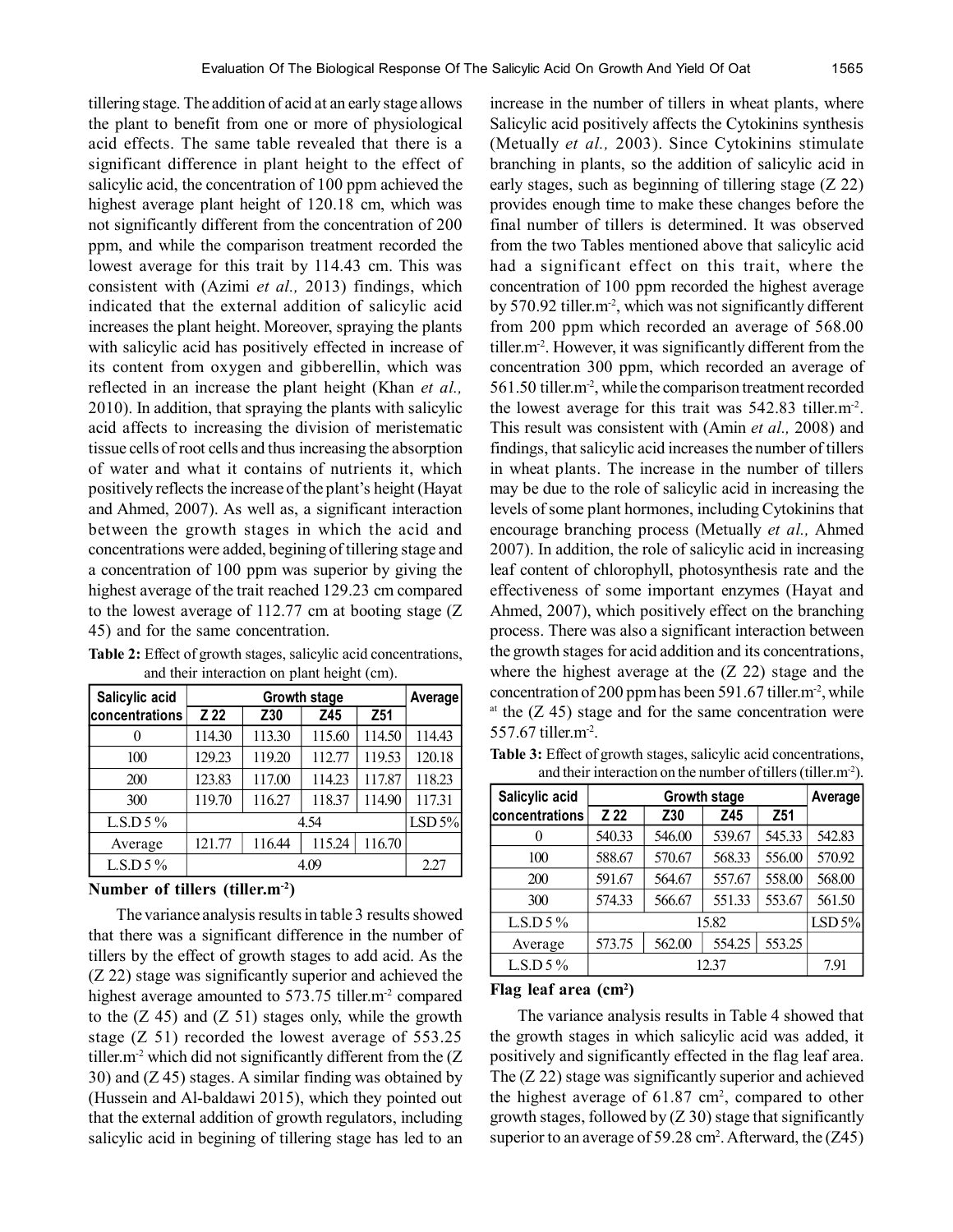stage with an average of 57.58 cm<sup>2</sup>, which was not significantly different from the (Z 51) stage, which recorded the lowest average of 56.68 cm<sup>2</sup>. A similar finding was obtained by (Hussein and Al-baldawi 2015) pointed out, that the addition of growth regulators, including salicylic acid in beginning of tillering stage has led to an increase in the flag leaf area. The same data indicate that salicylic acid was significantly effected in the flag leaf area, as the concentration of 100 ppm was superiority and recorded the highest average for this trait by 60.61 cm<sup>2</sup>, which was not significantly different from the concentration of 200 ppm that recorded an average of 59.79 cm<sup>2</sup> . Furthermore, the comparison treatment was recorded the lowest average of 57.43 cm<sup>2</sup>, which in turn did not differ from the concentration of 300 ppm which recorded an average of  $57.57 \text{ cm}^2$ . This may be attributed to one or more physiological roles of salicylic acid in increasing the division of root cells, the absorption of water, and what it contains of nutrients and increases the chlorophyll content and photosynthesis efficacy, which reflected positively in increasing the flag leaf area (Hayat and Ahmed, 2007). A significant interaction between the growth stages and salicylic acid concentrations were also observed, as the highest average of interaction at the (Z 22) stage and the concentration of 100 ppm was 65.71  $\text{cm}^2$ , while the same concentration at the (Z 51) stage gave an average of 57.14 cm<sup>2</sup> .

| Salicylic acid |       | <b>Growth stage</b> |       |                 |        |  |  |
|----------------|-------|---------------------|-------|-----------------|--------|--|--|
| concentrations | Z 22  | Z30                 | Z45   | Z <sub>51</sub> |        |  |  |
|                | 58.36 | 56.18               | 56.59 | 58.58           | 57.43  |  |  |
| 100            | 65.71 | 60.05               | 59.54 | 57.14           | 60.61  |  |  |
| 200            | 62.70 | 61.89               | 59.08 | 55.50           | 59.79  |  |  |
| 300            | 60.71 | 58.99               | 55.10 | 55.50           | 57.57  |  |  |
| $L.S.D 5\%$    |       |                     | 3.41  |                 | LSD 5% |  |  |
| Average        | 61.87 | 59.28               | 57.58 | 56.68           |        |  |  |
| $L.S.D 5\%$    |       |                     | 1.64  |                 | 1.71   |  |  |

**Table 4:** Effect of growth stages, salicylic acid concentrations and their interaction on flag leaf area (cm<sup>2</sup>).

#### **Plant dry weight (gm.m-2)**

The variance analysis results in table 5 showed a significant effect of the growth stages on the plants dry weight. The  $(Z 22)$  stage was significantly superior with the highest average of this trait reached to 1319.58 gm.m-<sup>2</sup> compared to the other stages, followed by the  $(Z\,30)$ stage was significantly superior with an average of 1262.41 gm.m-2. Which did not differ significantly from the  $(Z 45)$  stage and the  $(Z 51)$  stage, while the  $(Z 45)$ stage recorded the lowest average of 1229.75 gm.m<sup>-2</sup>, which in turn did not differ from the  $(Z 51)$  stage that recorded an average of 1232.00 gm.m-2. The superiority of the (Z 22) stage in the plant height, number of tillers and the flag leaf area were reflected in its superiority on the plants dry weight as shown in Tables 2, 3 and 4. The same results indicate that salicylic acid had a significant with a positive effect on this trait. As the concentration of 100 ppm was significantly superior and achieved the highest average of 1310.00 gm.m<sup>-2</sup> compared to other concentrations, while the comparison treatment recorded the lowest average of 1227.08 gm.m<sup>-2</sup>, which did not significantly differ from the concentration of 300 ppm that recorded an average of  $1242.33$  gm.m<sup>-2</sup>. A similar finding was obtained by (Amin *et al.,* 2008) and, which they pointed out that there are an increase in dry weight of wheat plants with salicylic acid effect. This increase was explained by the fact that dry weight is a function of plant height, number of tillers, and flag leaf area, and these traits were positively affected by salicylic acid which reflected in increasing the dry weight as shown in Tables 2, 3, and 4. Finally, a significant interaction was observed in the growth stages and salicylic acid concentrations, the highest value of the interaction was for the (Z 22) stage and concentration 100 ppm compared to the (Z 45) stage and in the same concentration.

**Table 5:** Effect of growth stages, salicylic acid concentrations, and their interaction on plant dry weight (g.m-2).

| Salicylic acid |         | <b>Growth stage</b> |         |                 |         |  |  |
|----------------|---------|---------------------|---------|-----------------|---------|--|--|
| concentrations | Z 22    | Z30                 | Z45     | Z <sub>51</sub> |         |  |  |
|                | 1234.67 | 1215.33             | 1216.00 | 1242.33         | 1227.08 |  |  |
| 100            | 1407.33 | 1327.67             | 1250.33 | 1254.67         | 1310.00 |  |  |
| 200            | 1354.00 | 1255.67             | 1231.00 | 1216.67         | 1264.33 |  |  |
| 300            | 1282.33 | 1251.00             | 1221.67 | 1214.33         | 1242.33 |  |  |
| $L.S.D 5\%$    |         | 44.43               |         |                 |         |  |  |
| Average        | 1319.58 | 1262.41             | 1229.75 | 1232.00         |         |  |  |
| $L.S.D 5 \%$   |         |                     | 35.76   |                 | 22.21   |  |  |

#### **Number of grains in panicle (grain.panicle-1)**

There was a significant difference in the number of grains in panicle by the effect of growth stages as indicated in the analysis of variance Table 6. The (Z 22) stage was significantly superior and achieved the highest average of 52.25 grain.panicle<sup>-1</sup>, compared to other growth stages, followed by the (Z 30) stage was significantly superior with an average of 49.03 grain.panicle-1, which did not differ significantly from the (Z45) that recorded an average of 47.84 grain.panicle<sup>1</sup>. While it was significantly different from the  $(Z 51)$  stage, which recorded an average of 47.45 grain.panicle<sup>-1</sup>, which in turn did not differ significantly from the stage  $(Z 45)$ . The flag leaf has an important role that contributes to the spike yield (number of grains and its weight) by 30.1- 35.29%, especially in the early stages of its appearance. Therefore, the superiority of  $(Z 22)$  stage in the flag leaf area as shown in table 4 was reflected in its superiority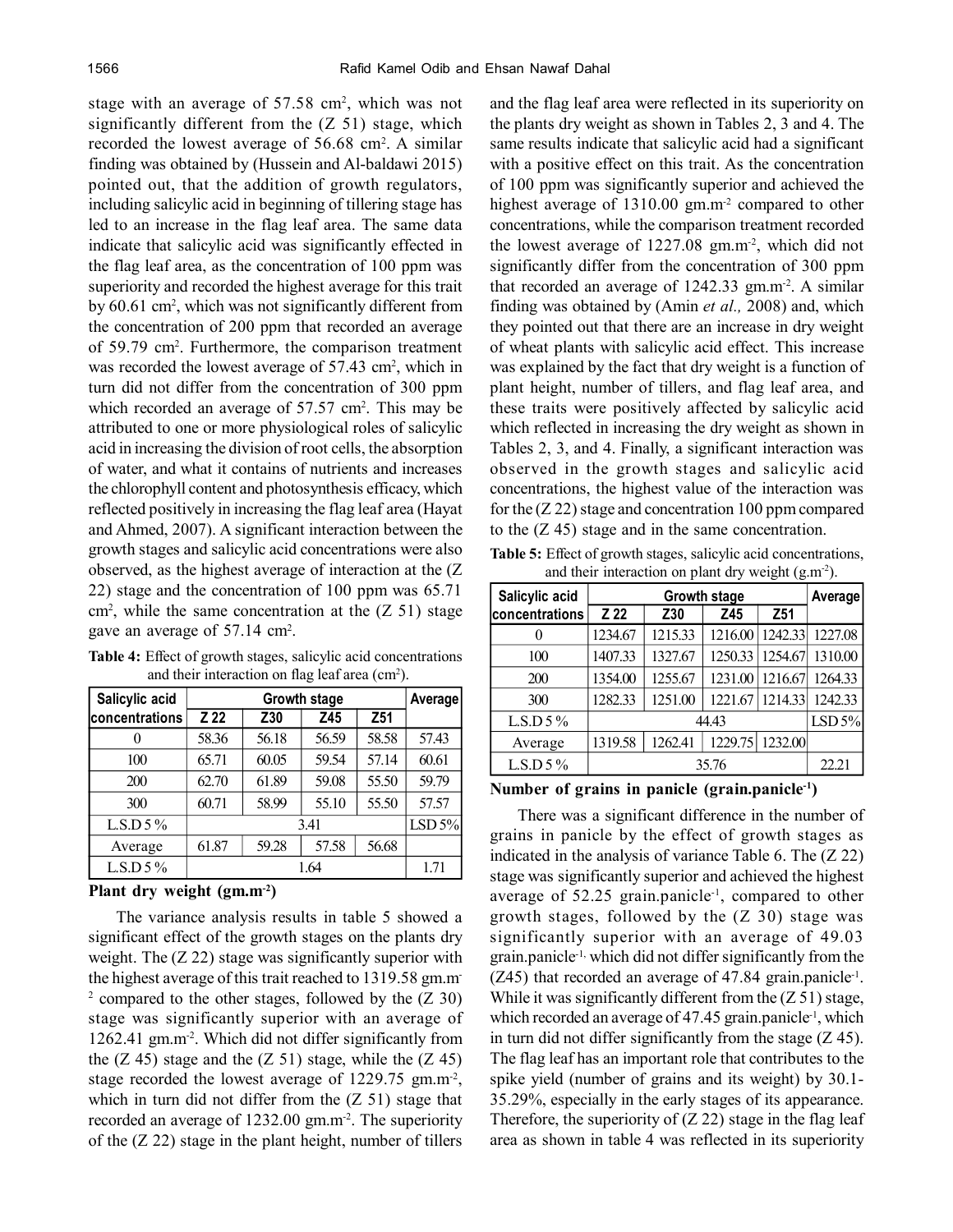on the number of grains in panicle. The results indicated that the number of grains in panicle was significantly and positively affected by the effect of salicylic acid. As well as, the concentration of 100 ppm has achieved the highest number of grains in panicle reached 51.51 grain.panicle-<sup>1</sup>, followed by a concentration of 200 ppm with an average of 49.60 grain.panicle<sup>-1</sup>, then the concentration of 300 ppm with an average reached 48.30 grain.panicle-1. While the comparison treatment was recorded the lowest average for this trait was  $47.15$  grain.panicle<sup>-1</sup>. These results were similar to (Azimi *et al.,* 2013) findings, that there is an increase in the number of grains in the spike with the effect of salicylic acid. The positive effect of salicylic acid in increasing the flag leaf area as shown in Table 4 may be reflected in the increase of the products of carbon representation and hence on the number of grains in panicle. The results also showed a significant interaction between growth stages and salicylic acid concentrations, where the highest mean of this trait was recorded at the (Z 22) stage and the concentration of 100 ppm was  $55.06$  grain.panicle<sup>-1,</sup> while the same concentration but at the  $(Z 51)$  stage was recorded a lowest average of 48.90 grain.panicle<sup>-1</sup>.

**Table 6:** Effect of growth stages, salicylic acid concentrations, and their interaction on number of grains in panicle  $(grain.panicle<sup>-1</sup>).$ 

| Salicylic acid |       | <b>Growth stage</b> |       |                 |       |  |  |
|----------------|-------|---------------------|-------|-----------------|-------|--|--|
| concentrations | Z 22  | Z30                 | Z45   | Z <sub>51</sub> |       |  |  |
|                | 47.72 | 47.33               | 46.72 | 46.85           | 47.15 |  |  |
| 100            | 55.06 | 52.28               | 49.82 | 48.90           | 51.51 |  |  |
| 200            | 53.64 | 49.00               | 48.27 | 47.49           | 49.60 |  |  |
| 300            | 52.57 | 47.53               | 46.56 | 46.56           | 48.30 |  |  |
| $L.S.D 5 \%$   |       | 1.62                |       |                 |       |  |  |
| Average        | 52.25 | 49.03               | 47.84 | 47.45           |       |  |  |
| L.S.D $5\%$    |       |                     | 1.53  |                 | 0.81  |  |  |

## **Weight of 1000 grains**

The variance analysis results in table 7 data showed there were no significant differences in the weight of 1000 grains with the effect of adding stages. As indicated by the same data, the weight of 1000 grains were significantly affected by the salicylic acid effect, where the concentration of 100 ppm was superior significantly and achieved the highest average weight of 1000 grains amounted to 34.80 g, compared to the other concentrations. Furthermore, it was followed by a concentration of 300 ppm that significantly superior with an average of 33.18 g, then the concentration 200 ppm with an average of 32.95 g, while the comparison treatment decreased in this trait and recorded the lowest average was 30.50 g. A similar finding was obtained by

(Fathi and Jiriaie, 2014; Ibrahim *et al.,* 2014; Ahmed *et al.,* 2018), which they pointed out there was an increase in weight of 1000 grains with the effect of salicylic acid. It is observed from Table 4 that salicylic acid at a concentration of 100 ppm caused an increase in the flag leaf area, since the flag leaf area contributes by 41 - 43% in the grain yield through contributing to increase the grain weight and the number of grains in the spike. (Ibrahim and AboElenein, 1977). Therefore, the increase in the weight of 1000 grains can be attributed to the increase in the flag leaf area (Table 4). In addition, salicylic acid accelerates chlorophyll formation and carbon metabolism and increases the effectiveness of some important enzymes (Morris *et al.,* 2006). It was also noted that there were no significant differences in the weight of 1000 grains with the effect of interaction the addition stages and the concentrations of acid.

| <b>Table 7:</b> Effect of growth stages, salicylic acid concentrations, |  |  |  |
|-------------------------------------------------------------------------|--|--|--|
| and their interaction on the weight of $1000$ grains (g).               |  |  |  |

| Salicylic acid |       | Average |       |       |        |
|----------------|-------|---------|-------|-------|--------|
| concentrations | Z 22  | Z30     | Z45   | Z51   |        |
|                | 30.29 | 30.18   | 31.70 | 29.84 | 30.50  |
| 100            | 33.99 | 35.86   | 34.80 | 34.54 | 34.80  |
| 200            | 31.92 | 32.77   | 33.93 | 33.19 | 32.95  |
| 300            | 32.46 | 34.31   | 32.56 | 33.41 | 33.18  |
| $L.S.D 5\%$    |       |         | N.S   |       | LSD 5% |
| Average        | 32.16 | 33.28   | 33.25 | 32.74 |        |
| $L.S.D 5\%$    |       |         | N.S   |       | 1.029  |

#### **Grain yield**

There was a significant difference in grain yield with the effect of growth stages in which salicylic acid was added, this was shown by the variance analysis results in Table 8. The (Z 22) stage was significantly superior and achieved the highest average of 7.91 ton.h-1 compared to the  $(Z 45)$  stage and the  $(Z 51)$  stage only. Similarly, the (Z 30) stage was superior and recorded an average of 7.67 ton.h<sup>-1</sup> compared to the  $(Z 51)$  stage that recorded an average of  $7.14$  ton.h<sup>-1</sup>, which in turn did not differ significantly from the  $(Z 45)$  stage that recorded an average of  $7.37$  ton.h<sup>-1</sup>. A similar finding was obtained by (Hussein and Al-baldawi 2015), which they pointed out that the addition of growth regulators including salicylic acid in begining of the tillering stage caused an increase in grain yield. The superiority of the (Z 22) stage in the number of grains in panicle as shown in Table 6 was positively reflected in increasing the grain yield. The same results showed that the salicylic acid had a significant and positive effect on the grain yield, where the concentration of 100 ppm achieved the highest average for this trait reached  $8.43$  ton.h<sup>-1</sup> compared to other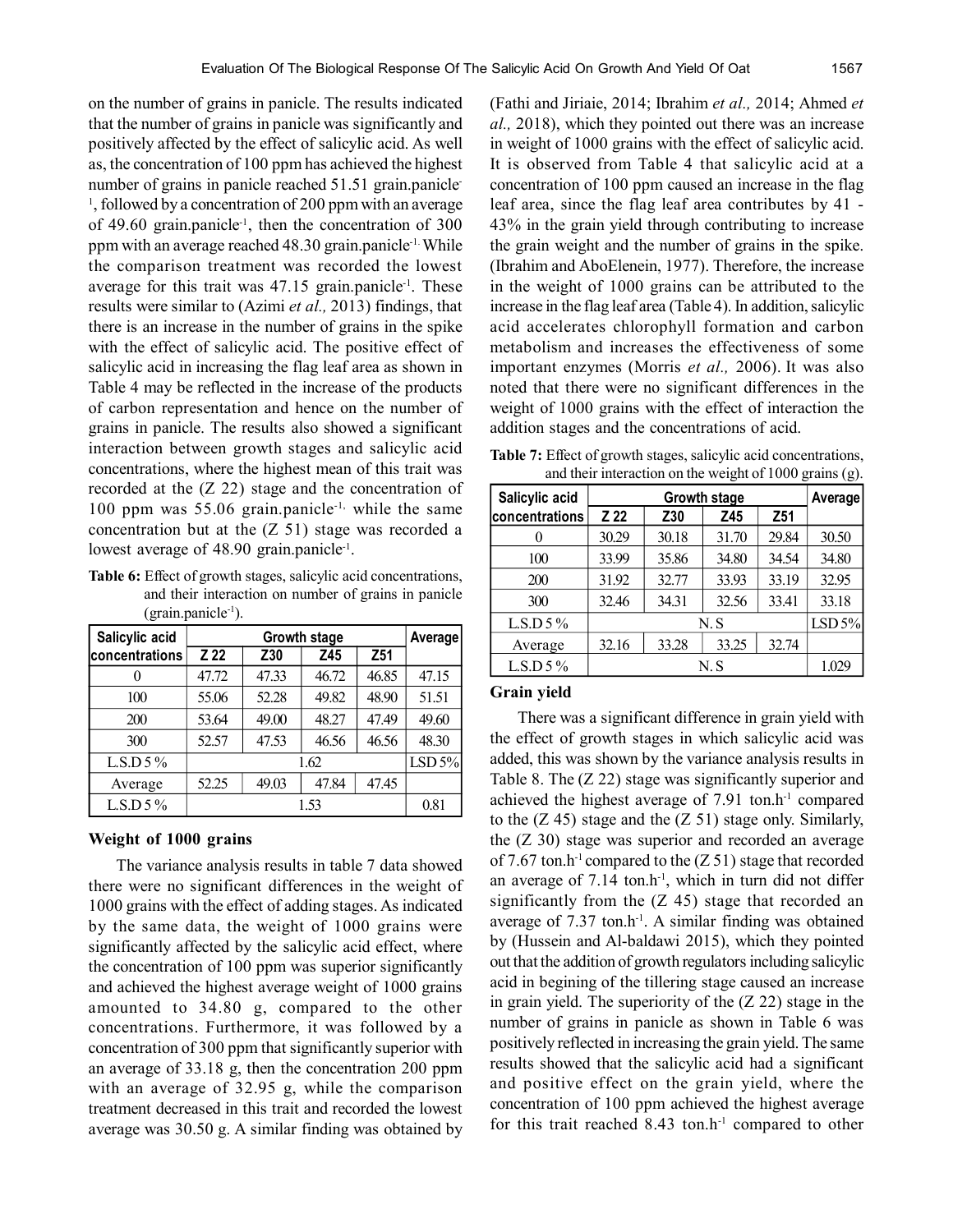concentrations. It was followed by concentration 200 ppm with an average of  $7.65$  ton.h<sup>-1</sup> and then the concentration 300 ppm with an average of  $7.40$  ton.h<sup>-1</sup>, while the comparison treatment recorded the lowest average amounted  $6.62 \text{ ton.h}^{-1}$ . This result was agreed with (Fathi and Jiriaie 2014; Ibrahim *et al.,* 2014) findings, that there was an increase in grain yield in wheat by the effect of salicylic acid. The number of grains and the weight of 1000 grains were significantly and positively affected by salicylic acid as shown in (Table 6 and 7), which reflected positively in increasing grain yield. The above results also show that there were no significant interactions in grain yield with the growth stages and salicylic acid concentrations.

**Table 8:** Effect of growth stages and salicylic acid concentrations and their interaction on the grain yield  $(ton.h^{-1})$ .

| Salicylic acid |      | Average                       |      |      |        |
|----------------|------|-------------------------------|------|------|--------|
| concentrations | Z 22 | Z <sub>51</sub><br>Z30<br>Z45 |      |      |        |
|                | 6.66 | 6.64                          | 6.78 | 6.40 | 6.62   |
| 100            | 9.03 | 8.90                          | 8.01 | 7.79 | 8.43   |
| 200            | 8.15 | 7.48                          | 7.75 | 7.22 | 7.65   |
| 300            | 7.81 | 7.67                          | 6.95 | 7.16 | 7.40   |
| L.S.D $5\%$    |      |                               | N.S  |      | LSD 5% |
| Average        | 7.91 | 7.67                          | 7.37 | 7.14 |        |
| $L.S.D 5 \%$   |      |                               | 0.48 |      | 0.31   |

#### **Biological yield**

The variance analysis results in Table 9 showed that the growth stages were significantly different in this trait, where the  $(Z 22)$  stage was significantly superior and achieved the highest average for this trait reached 24.39 ton.h-1 compared to the other stages. It was followed by the  $(Z\ 30)$  stage with an average of 23.17 ton.h<sup>-1</sup> and then  $(Z 45)$  stage with an average of 22.41 ton.h<sup>-1</sup>, while the (Z 51) stage recorded the lowest average was 21.94 ton.h<sup>-1</sup>. A similar result obtained by (Hussein, 2015) that the external addition of growth regulators, including salicylic acid in the (Z22) stage has led to an increase in the biological yield. This was due to the superiority of beginning of the tillering stage in increasing the plant height, number of tillers, flag leaf area, number of grains in panicle, grain yield as shown in (Table 2, 3, 4, 6 and 8), which was reflected in increasing the biological yield. The same results also showed that the biological yield was significantly affected by salicylic acid, where the concentration of 100 ppm achieved the highest average that reached  $24.91$  ton.h<sup>-1</sup>. Thus, it was superior on all other concentrations, followed by the concentration of 200 ppm that significantly superior with an average of  $23.37$  ton.h<sup>-1</sup>, and then the concentration of 300 ppm with

|  |  | <b>Table 9:</b> Effect of growth stages, salicylic acid concentrations |  |  |
|--|--|------------------------------------------------------------------------|--|--|
|  |  | and their interaction on the biological yield $(ton.h^{-1})$ .         |  |  |

| Salicylic acid | Growth stage |       |       |                 |         |  |
|----------------|--------------|-------|-------|-----------------|---------|--|
| concentrations | Z 22         | Z30   | Z45   | Z <sub>51</sub> | Average |  |
|                | 21.53        | 20.82 | 21.83 | 20.93           | 21.28   |  |
| 100            | 26.36        | 25.61 | 23.78 | 23.89           | 24.91   |  |
| 200            | 25.92        | 23.55 | 22.65 | 21.35           | 23.37   |  |
| 300            | 23.73        | 22.69 | 21.38 | 21.59           | 22.35   |  |
| L.S.D $5\%$    |              |       | 1.16  |                 | LSD 5%  |  |
| Average        | 24.39        | 23.17 | 22.41 | 21.94           |         |  |
| $L.S.D 5\%$    |              | 0.46  |       |                 |         |  |

an average of 22.35 ton.h-1. Whereas the comparison treatment recorded the lowest average of 21.28 ton.h<sup>-1</sup>. This finding is consistent with (Fathi and Jiriaie, 2014 Ibrahim *et al.,* 2014) findings, that there was an increase in the biological yield with the effect of salicylic acid. The positive effect of salicylic acid on increasing dry weight as shown in Table 5 and grain yield in Table 8 was reflected in the increase of biological yield. There was a significant interaction with the effect of growth stages and salicylic acid concentrations, As the (Z 22) stage and the concentration of 100 ppm recorded the highest average of  $26.36$  ton.h<sup>-1</sup>, while the same growth stage with the concentration of 300 ppm recorded a lowest average of  $23.73$  ton.h<sup>-1</sup>.

# **References**

- Ahmed, H.W.L., M.F. Jan and M.D. Ahmedzai (2018). Effect of salicylic acid on yield and yield components of maize under reduced irrigation. *Agr. Research and Technology*, **15(2):**1- 5.
- Amin, A.A., El-Sh. M. Rashad and Fatma, A.E. Gharib (2008). Changes in morphological, Physiological and Reproductive characters of Wheat plants as Affected by foliar application with Salicylic acid and Ascorbic acid. *Aust. J. of Basic and Appl. Sci.*, **2(2):** 252-261.
- Anosheh, H.P. Emam, Y., Ashraf, M., and M.R. Foolad (2012). Exogenous application of salicylic acid and chlormequat chloride alleviates negative effects of drought stress in Wheat. *Adv. Studies in Biol*., **4(11):** 501-520.
- Azimi, M.S, J. Daneshian, S. Sayfzadeh and S. Zare (2013). Evaluation of amino aced and salicylic acid application on yield and growth of wheat under water deficit. *Intl. J. Agri. Crop. Sci.*, **5(7):** 709-712.
- EL- Mougy, N.S. (2004). Preliminary evaluation of salicylic acid and acetysalicylic acid efficacy controlling root rot disease of lupin under greenhouse conditions. *Egypt. J. Phytopathol.*, **32(1-2):** 11-21.
- FAO. (2017). www. FAOSTAT@fao.org.com.
- Fath, A. and M. Jiriare (2014). Interaction of PGPR and water deficit stress on yield and protein percent in wheat adranced. *Crop ficence*, **4(4):** 82-92.